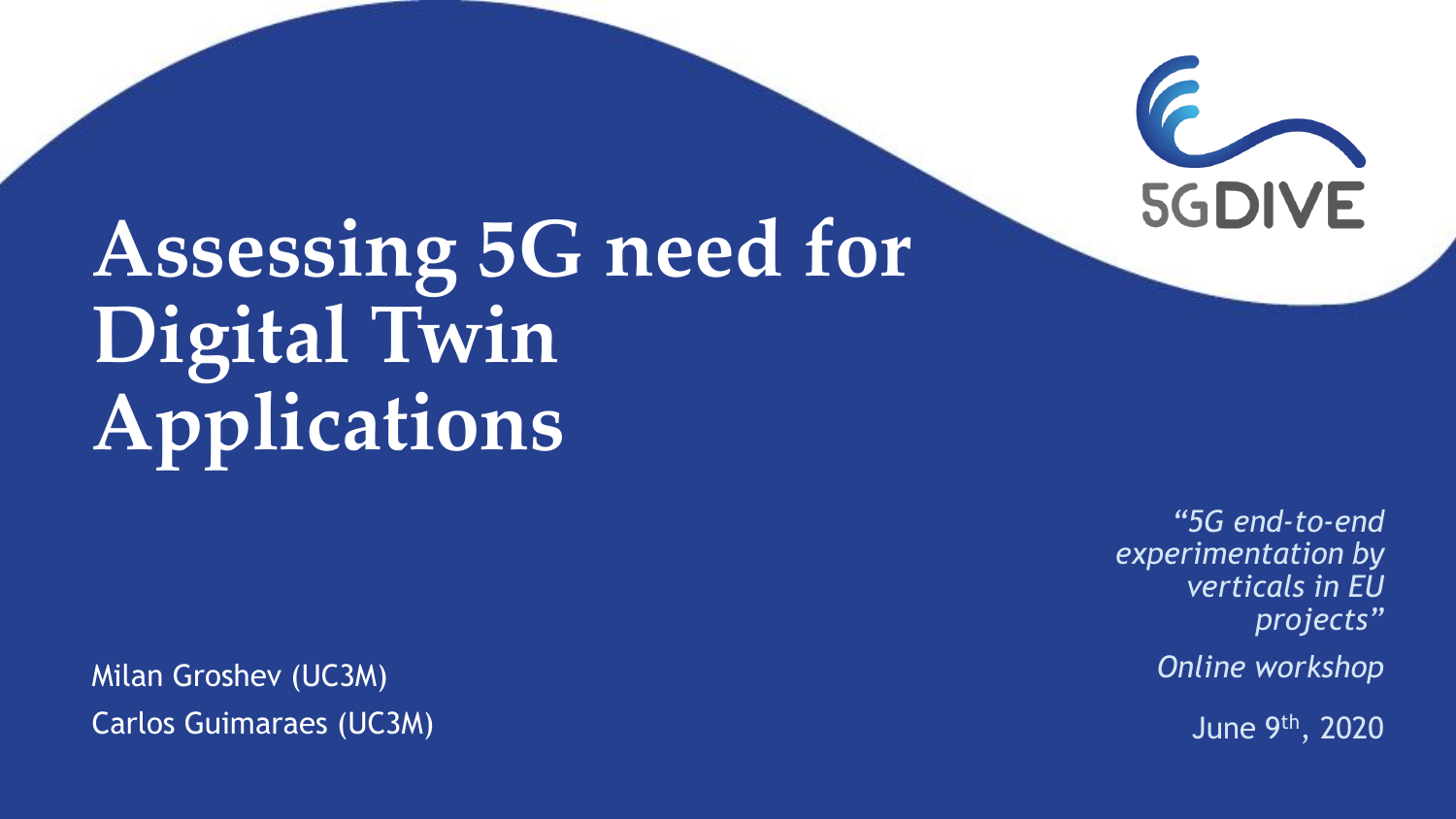## Digital Twin and its requirements

- Virtual models of physical objects
	- Physical objects in physical world
	- Virtual models in virtual world
	- Real-time data to connect both worlds
- Requirements:
	- $\checkmark$  Latency < [20ms]<sup>1</sup> [10ms]<sup>2</sup>
	- ✓ Reliability > [99.999%]<sup>1</sup> [99.999%] <sup>2</sup>
	- $\checkmark$  Bandwidth > [UL: 40Mbps DL: 120Mbps]<sup>1</sup>
	- ✓ Availability > [99.9999%] <sup>1</sup> [99.9999%] <sup>2</sup>

1 [NGMN Verticals 5G low latency Use Cases and Requirements] <sup>2</sup>[Requirements of the robot manipulator used for this demonstration]



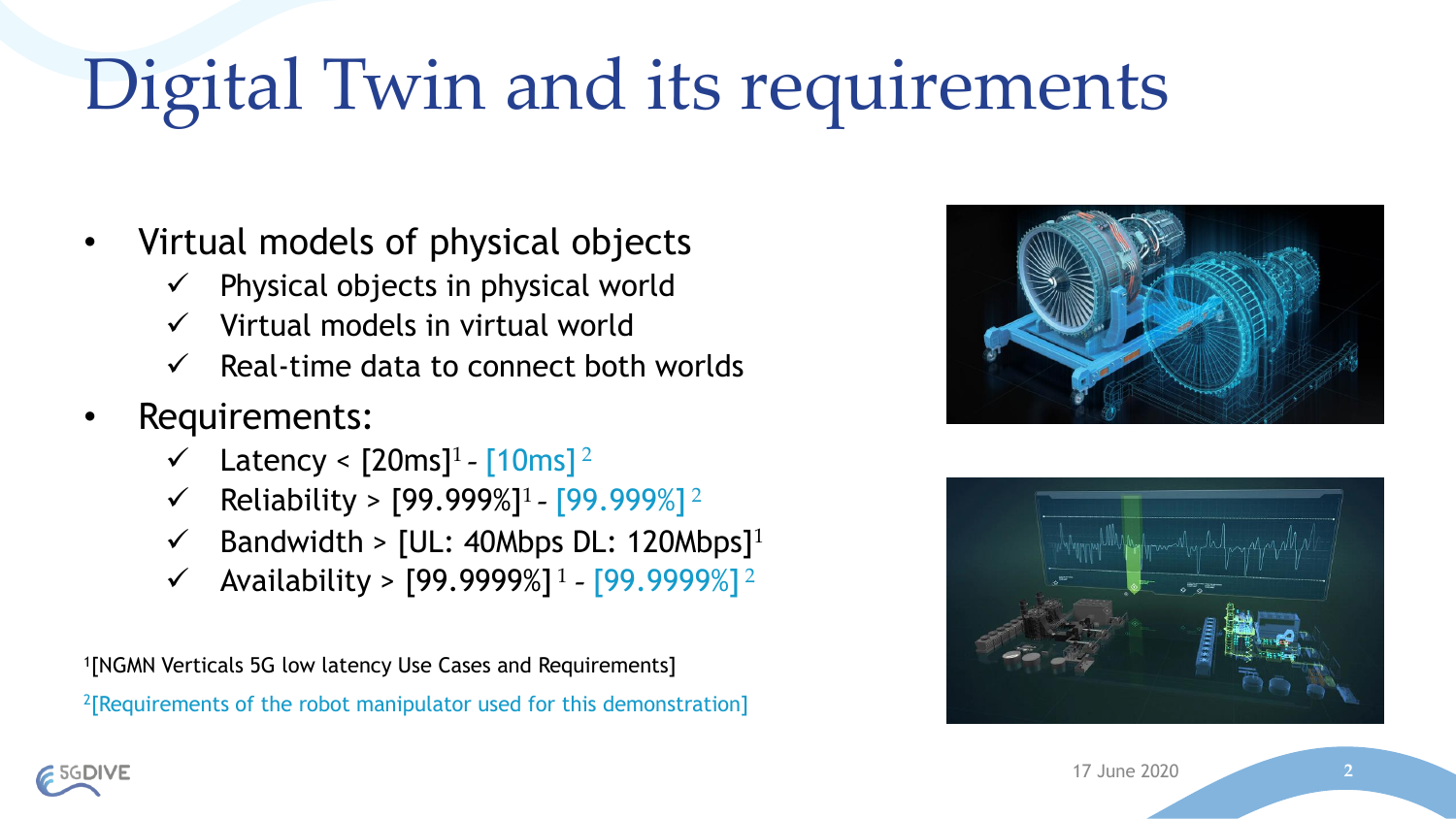# Cloud based Digital Twin applications

- On-demand network access to poll of resources (storage, computing, software, data, applications)
- Minimal management effort
- High QoS at lower cost
- Data sharing between virtual models
- ✓ Interoperable
- **Smart**
- ✓ Adaptable
- ✓ Distributed

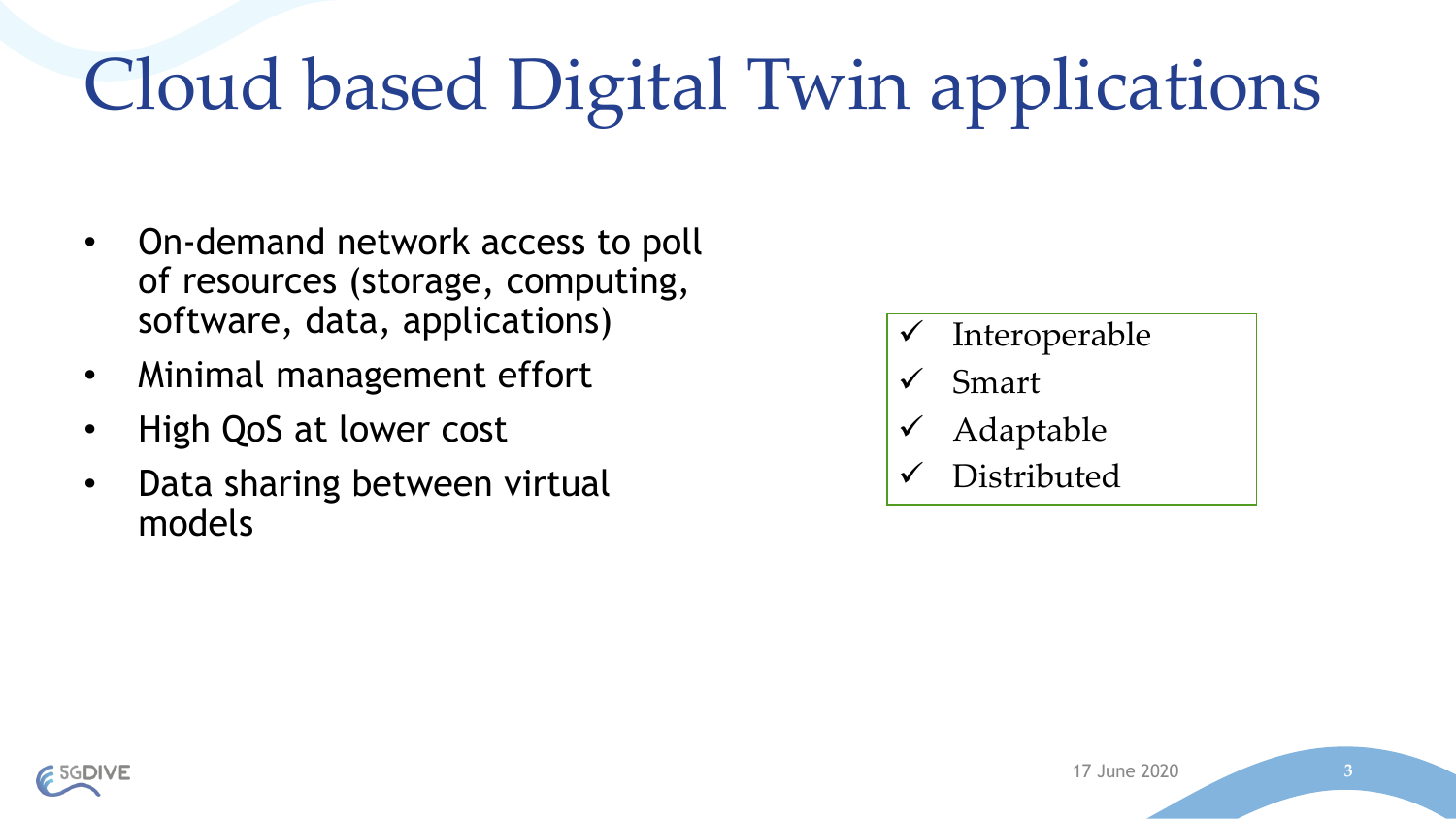## Cloud based Digital Twin limitations

- Unavailability
- Network congestion and wireless interferences
	- Latency
	- Unpredictable jitter
	- Packet loss
	- Limited BW
- Time-sensitive processing on-board
- Privacy and Security
- Data filtering

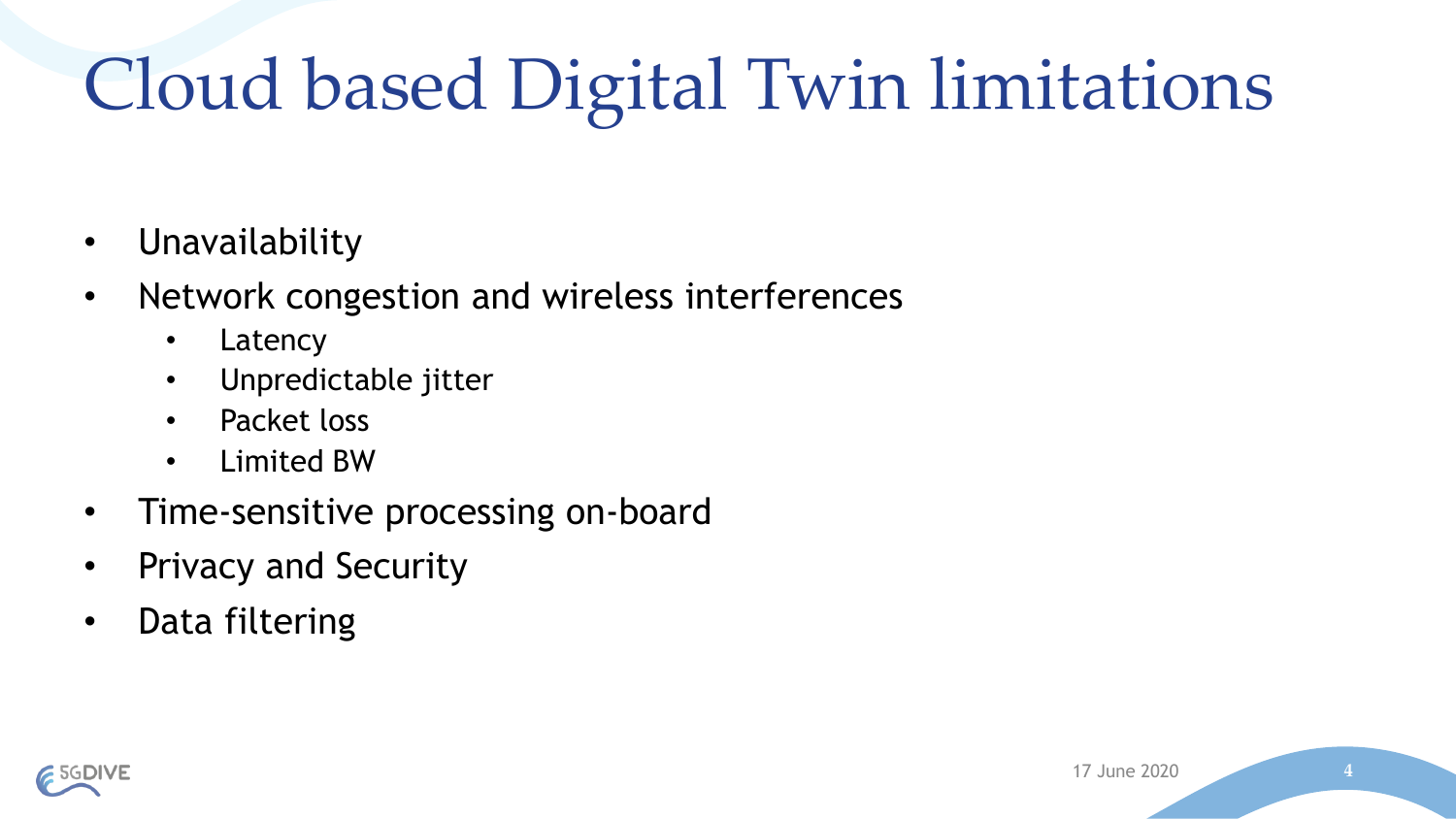# 5G-DIVE approach

- Edge and Fog
	- Network context information
	- Low-latency
	- Computation and data distribution
	- Privacy and security
- 5G connectivity
	- Low latency
	- High bandwidth
	- High reliability
- $\checkmark$  Reduce price of physical objects
- Improve real time operation
- $\checkmark$  Faster response to environment changes

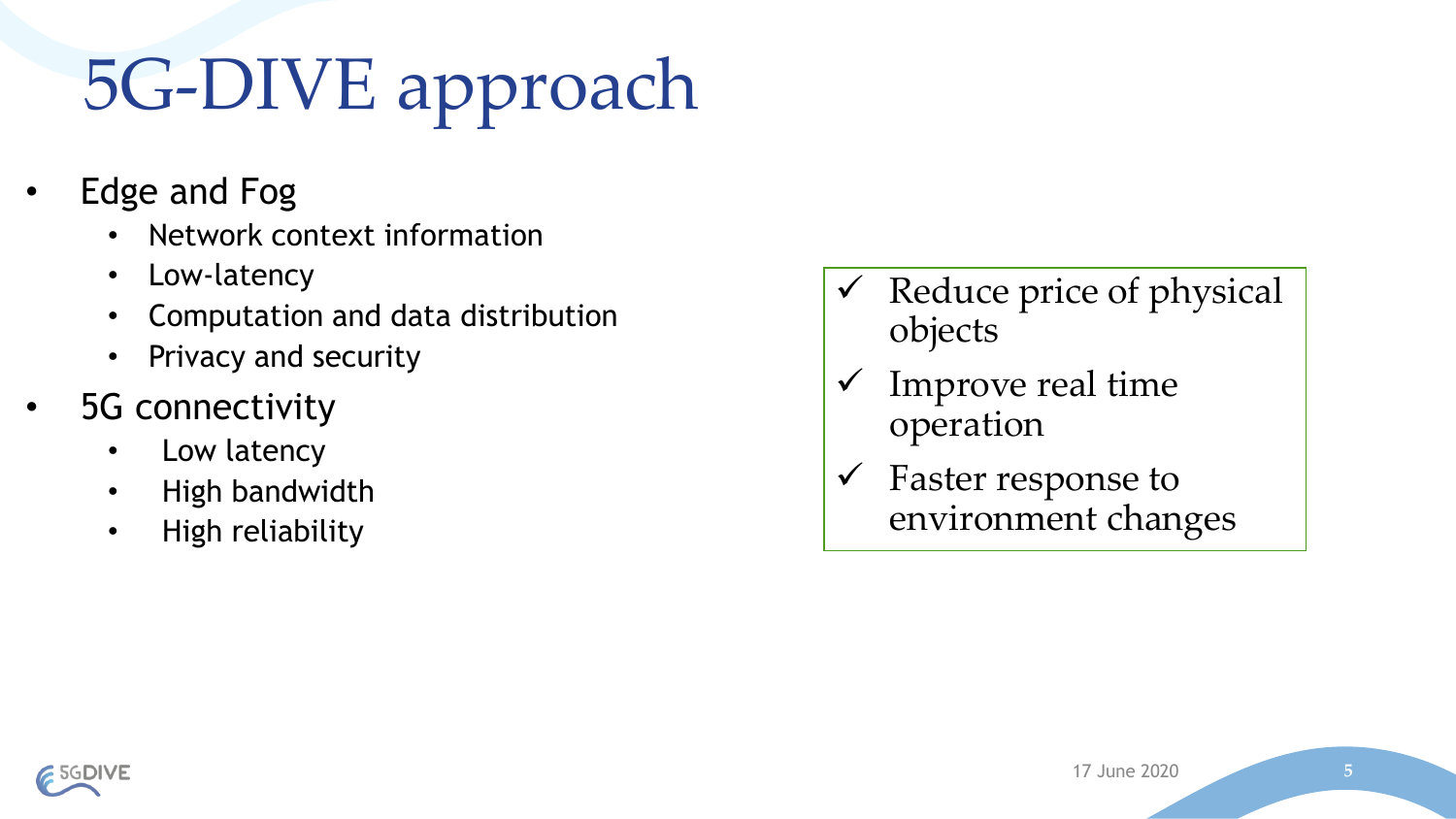

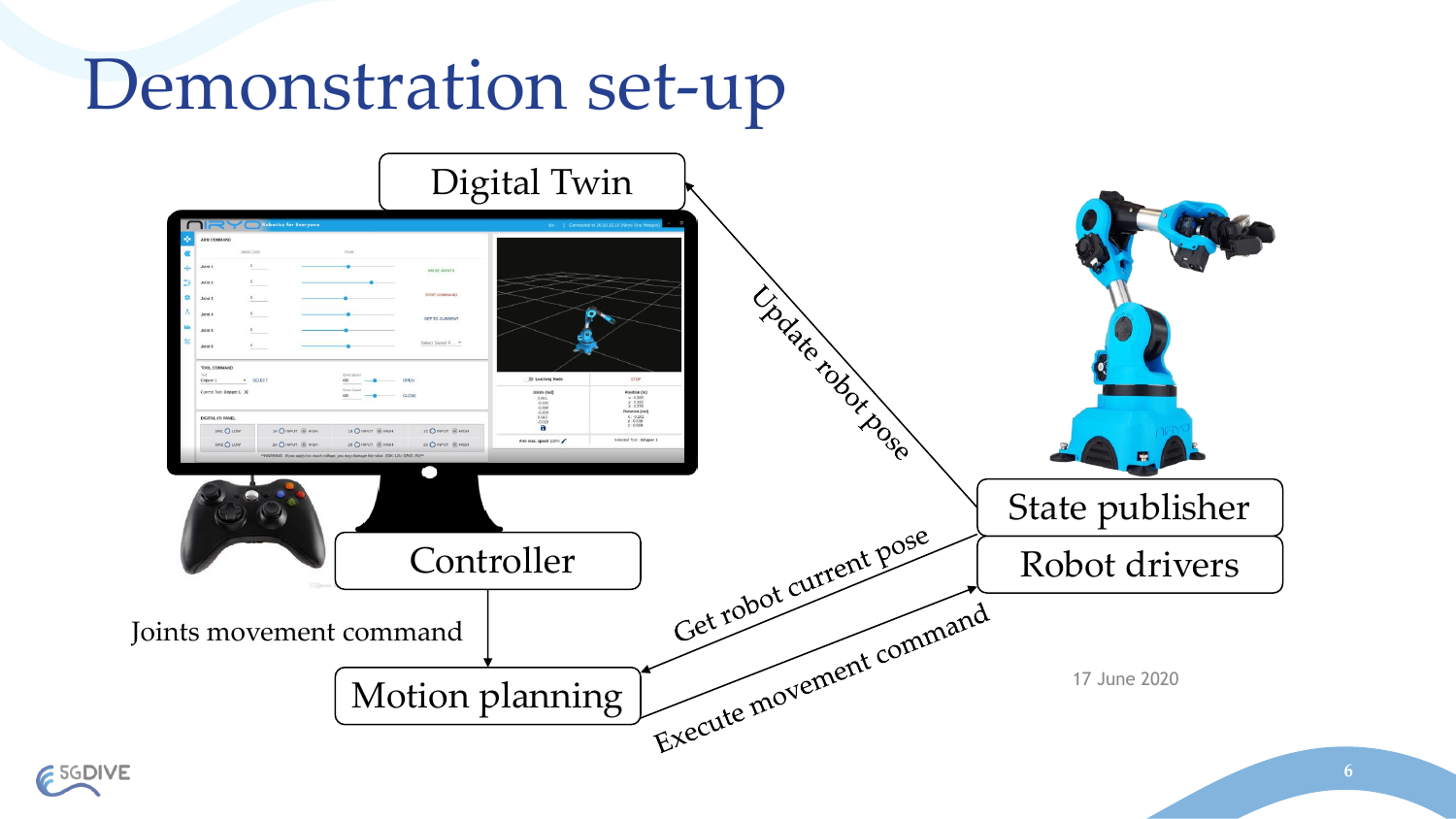

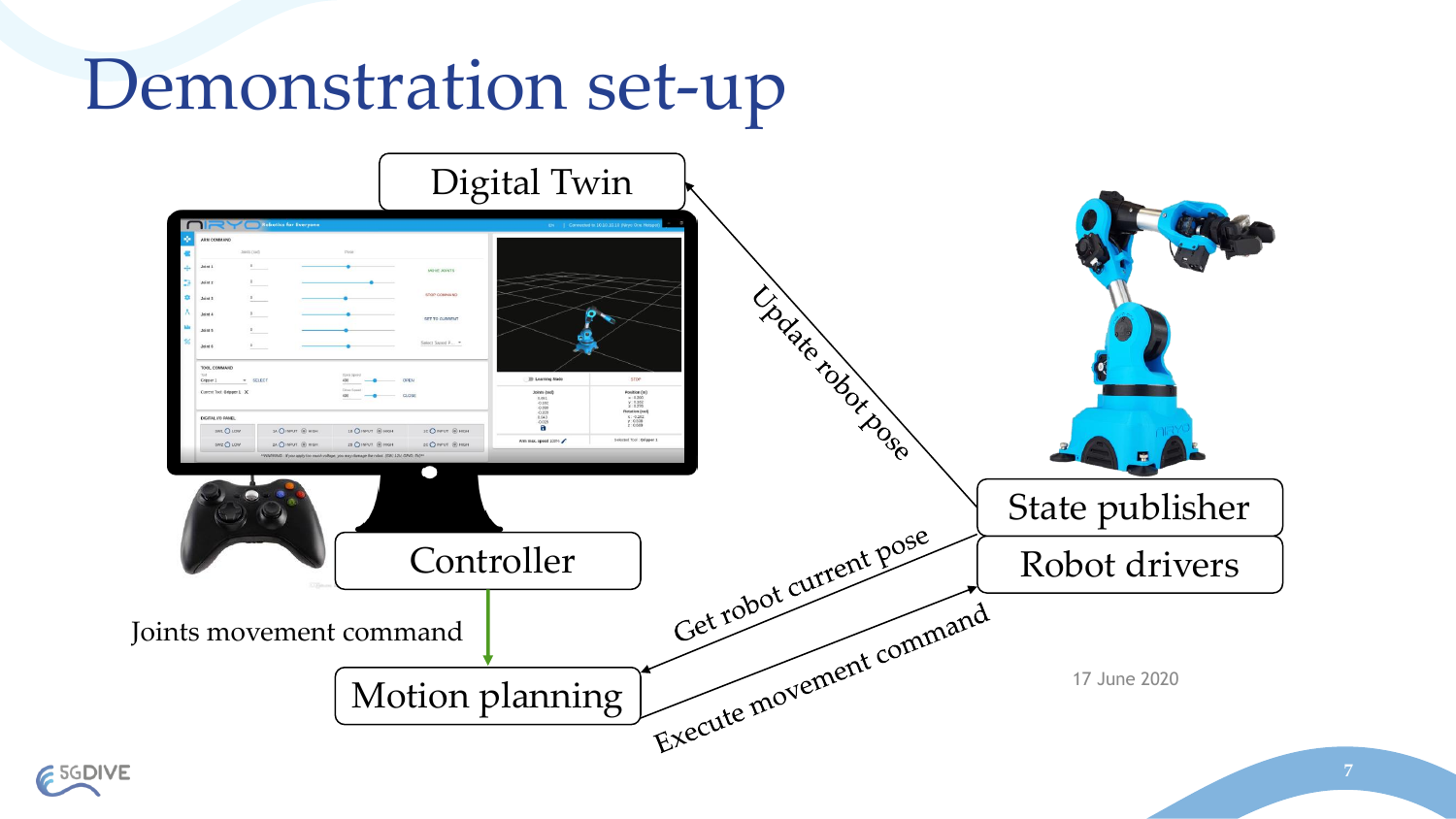

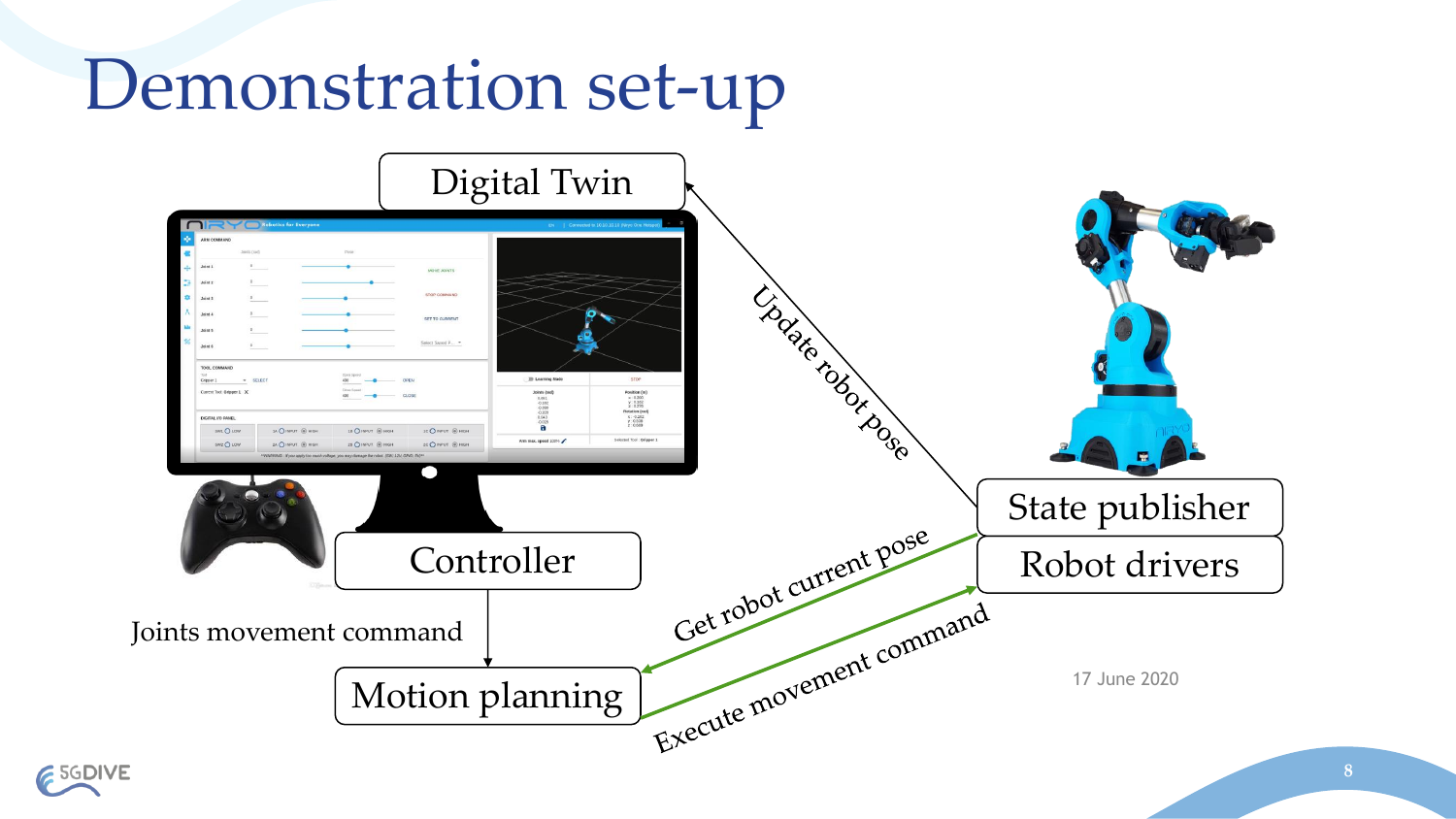

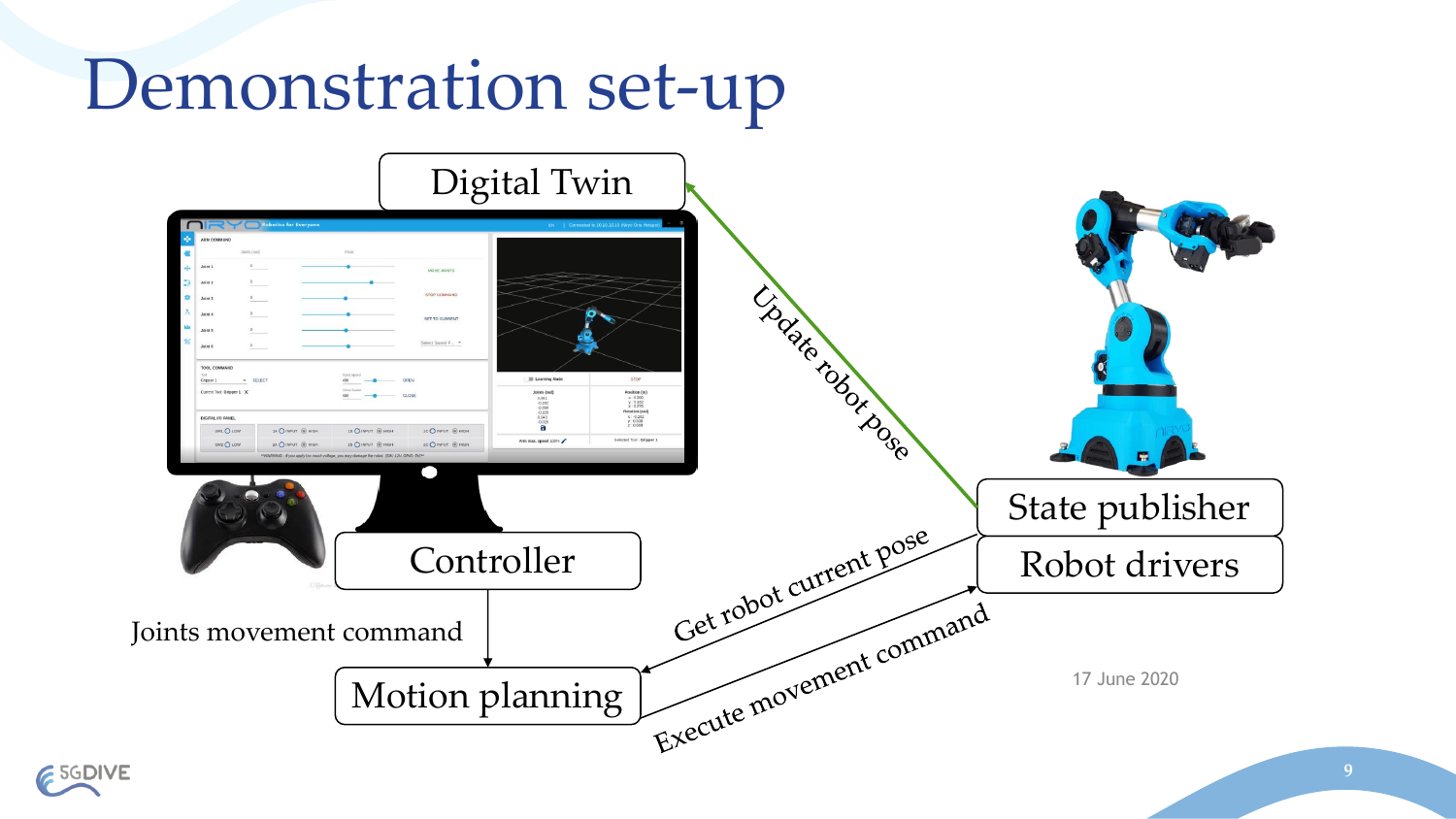#### Demonstration

- 1. Digital Twin application over Ethernet
- 2. Latency effects in Digital Twin applications over 802.11ac
	- artificial delay from the robot manipulator to the virtual model (UL latency)
	- artificial delay from the virtual model to the robot manipulator (DL latency)
- 3. Packet-loss effects in Digital Twin applications over 802.11ac
	- UL artificial packet-loss
	- DL artificial packet-loss

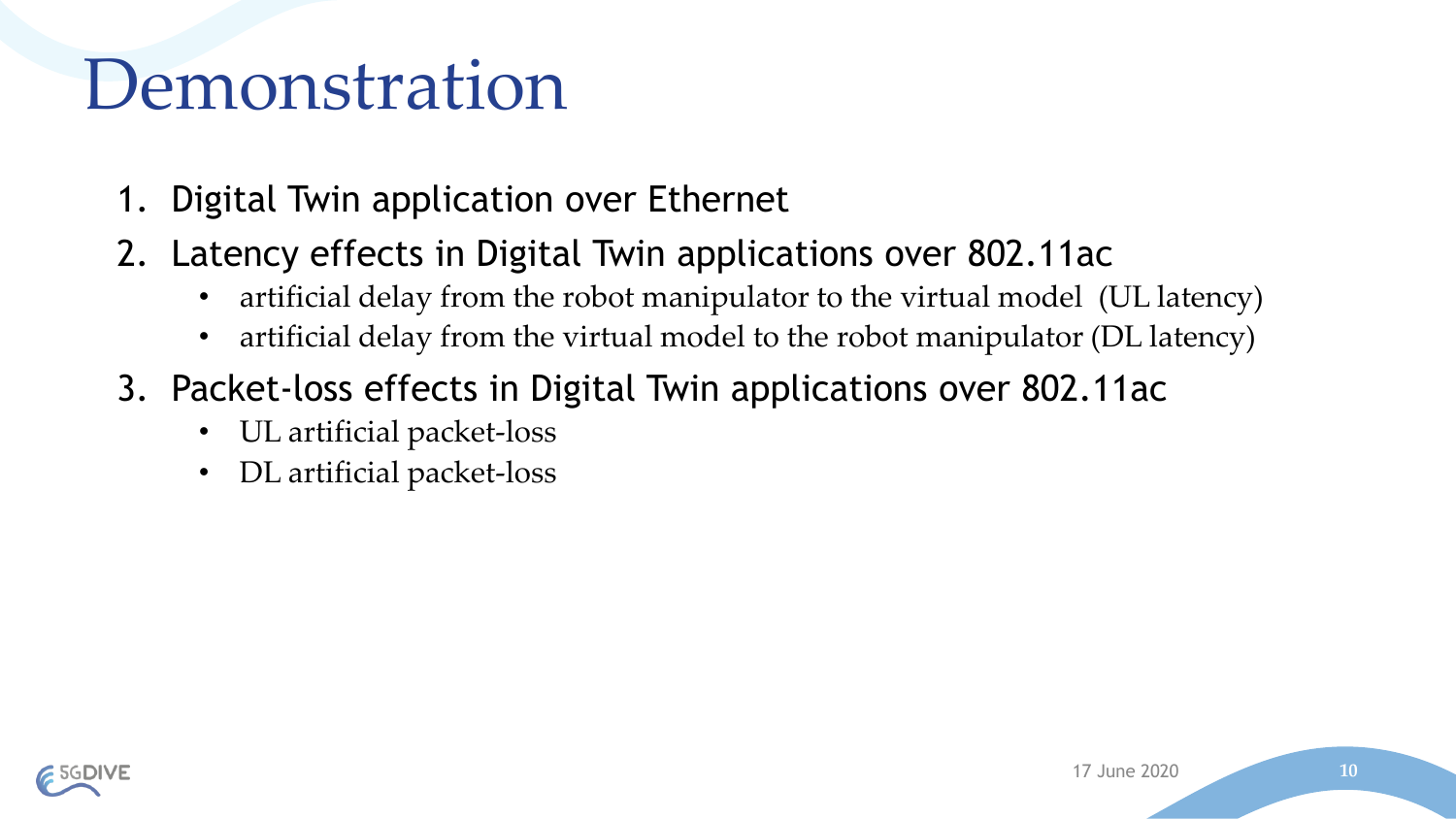#### Assessing 5G need for Digital Twin Applications

#### Digital Twin application over Ethernet



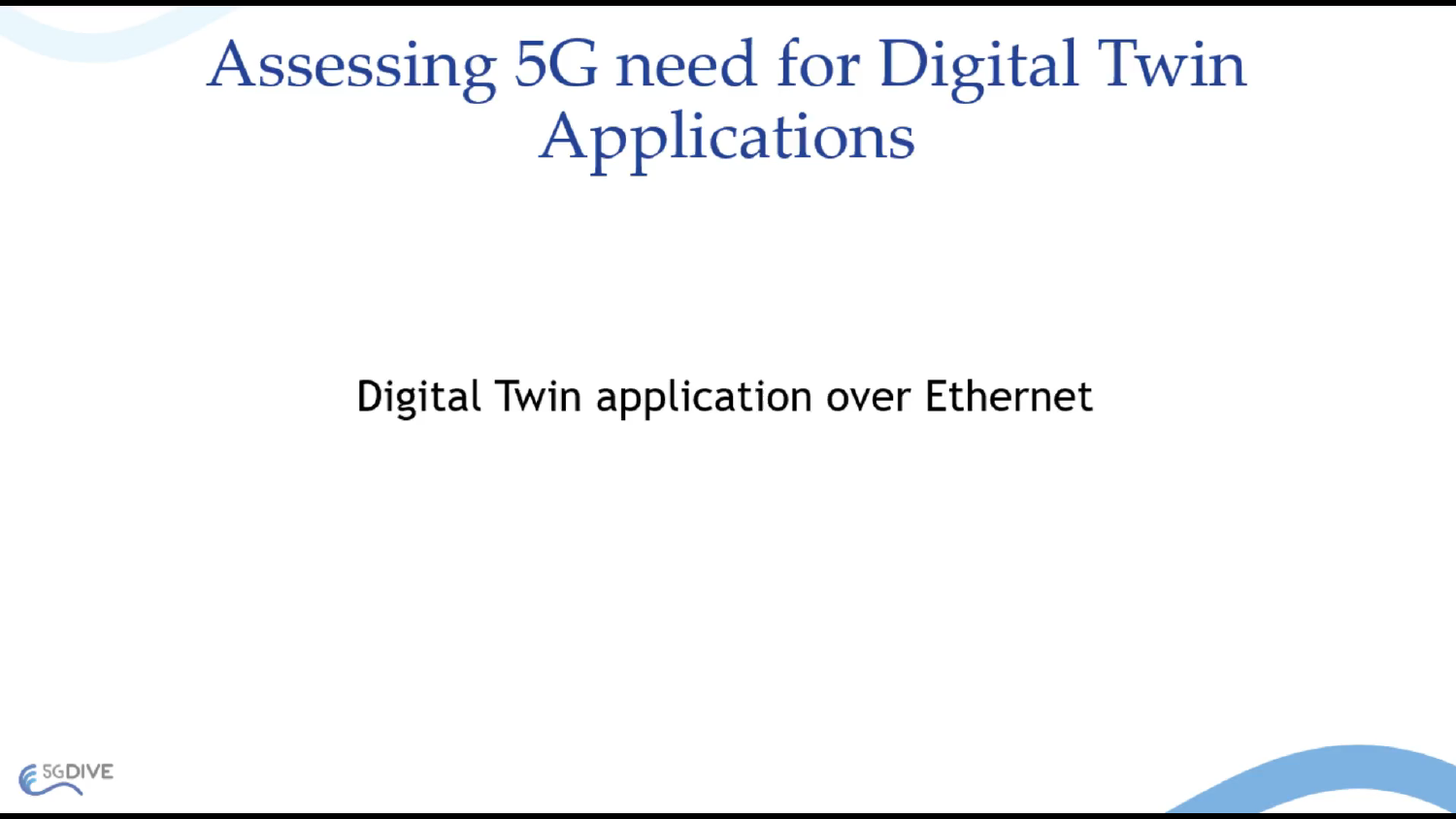## Conclusions

- Ethernet connections provide the sufficient values in terms of bandwidth, latency and reliability.
- Wireless domain:
	- latency effects
		- Operate on delayed data
		- Decrease reaction time
		- Decrease precision
	- packet-loss effects
		- Difficult to manipulate the physical object
		- Unpredictable and uncontrolled movements
		- Glitches in the virtual model
		- Unreliable data